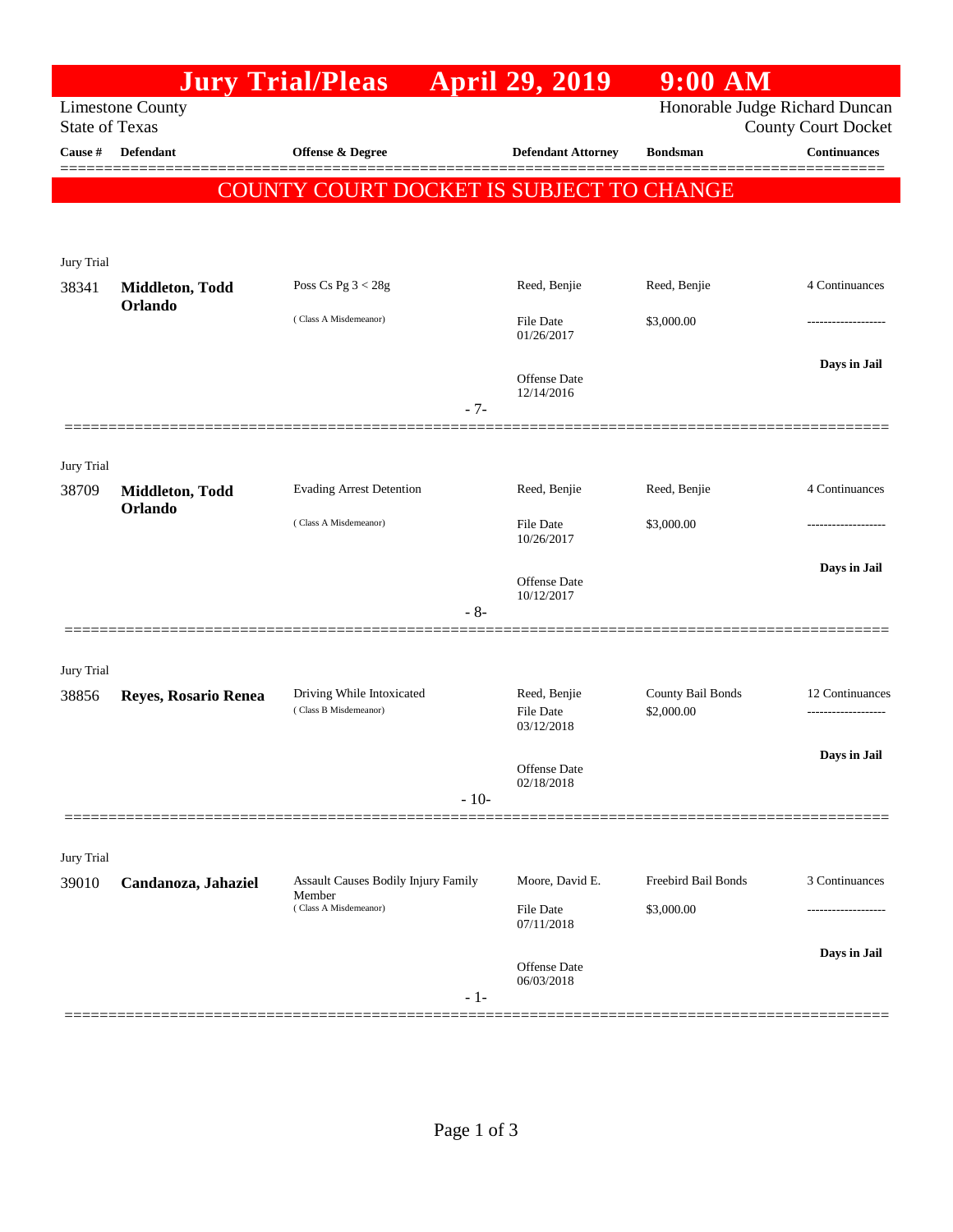|                       |                             | <b>Jury Trial/Pleas</b>                                                             |       | <b>April 29, 2019</b>                             | $9:00$ AM                         |                            |
|-----------------------|-----------------------------|-------------------------------------------------------------------------------------|-------|---------------------------------------------------|-----------------------------------|----------------------------|
| <b>State of Texas</b> | <b>Limestone County</b>     |                                                                                     |       |                                                   | Honorable Judge Richard Duncan    | <b>County Court Docket</b> |
| Cause #               | <b>Defendant</b>            | Offense & Degree                                                                    |       | <b>Defendant Attorney</b>                         | <b>Bondsman</b>                   | <b>Continuances</b>        |
|                       |                             | COUNTY COURT DOCKET IS SUBJECT TO CHANGE                                            |       |                                                   |                                   |                            |
| Jury Trial            |                             |                                                                                     |       |                                                   |                                   |                            |
| 39011                 | Candanoza, Jahaziel         | Driving W/Lic Inv W/Prev<br>Conv/Susp/W/O Fin Res<br>(Class B Misdemeanor)<br>$-2-$ |       | Moore, David E.<br><b>File Date</b><br>07/11/2018 | Freebird Bail Bonds<br>\$2,000.00 | 3 Continuances<br>.        |
|                       |                             |                                                                                     |       | <b>Offense Date</b><br>06/03/2018                 |                                   | Days in Jail               |
| Jury Trial            |                             |                                                                                     |       |                                                   |                                   |                            |
| 39012                 | Martinez, Adrian            | Assault Causes Bodily Injury Family<br>Member<br>(Class A Misdemeanor)              |       | Tate, Greg<br><b>File Date</b><br>07/11/2018      | County Bail Bonds<br>\$3,000.00   | 3 Continuances             |
|                       |                             |                                                                                     | $-5-$ | <b>Offense Date</b><br>05/27/2018                 |                                   | Days in Jail               |
| Jury Trial            |                             |                                                                                     |       |                                                   |                                   |                            |
| 39035                 | McCoy, Jerome Shaun         | <b>Indecent Exposure</b><br>(Class B Misdemeanor)                                   |       | Reed, Justin<br>File Date<br>08/03/2018           | County Bail Bonds<br>\$7,500.00   | 7 Continuances             |
|                       |                             |                                                                                     | $-6-$ | <b>Offense</b> Date<br>07/03/2018                 |                                   | Days in Jail               |
| Jury Trial            |                             |                                                                                     |       |                                                   |                                   |                            |
| 39037                 | <b>Clark, Paige Nichole</b> | Poss Marij <2oz<br>(Class B Misdemeanor)                                            |       | Reed, Justin<br><b>File Date</b><br>08/03/2018    | County Bail Bonds<br>\$2,500.00   | 6 Continuances             |
|                       |                             |                                                                                     | $-3-$ | Offense Date<br>06/30/2018                        |                                   | Days in Jail               |